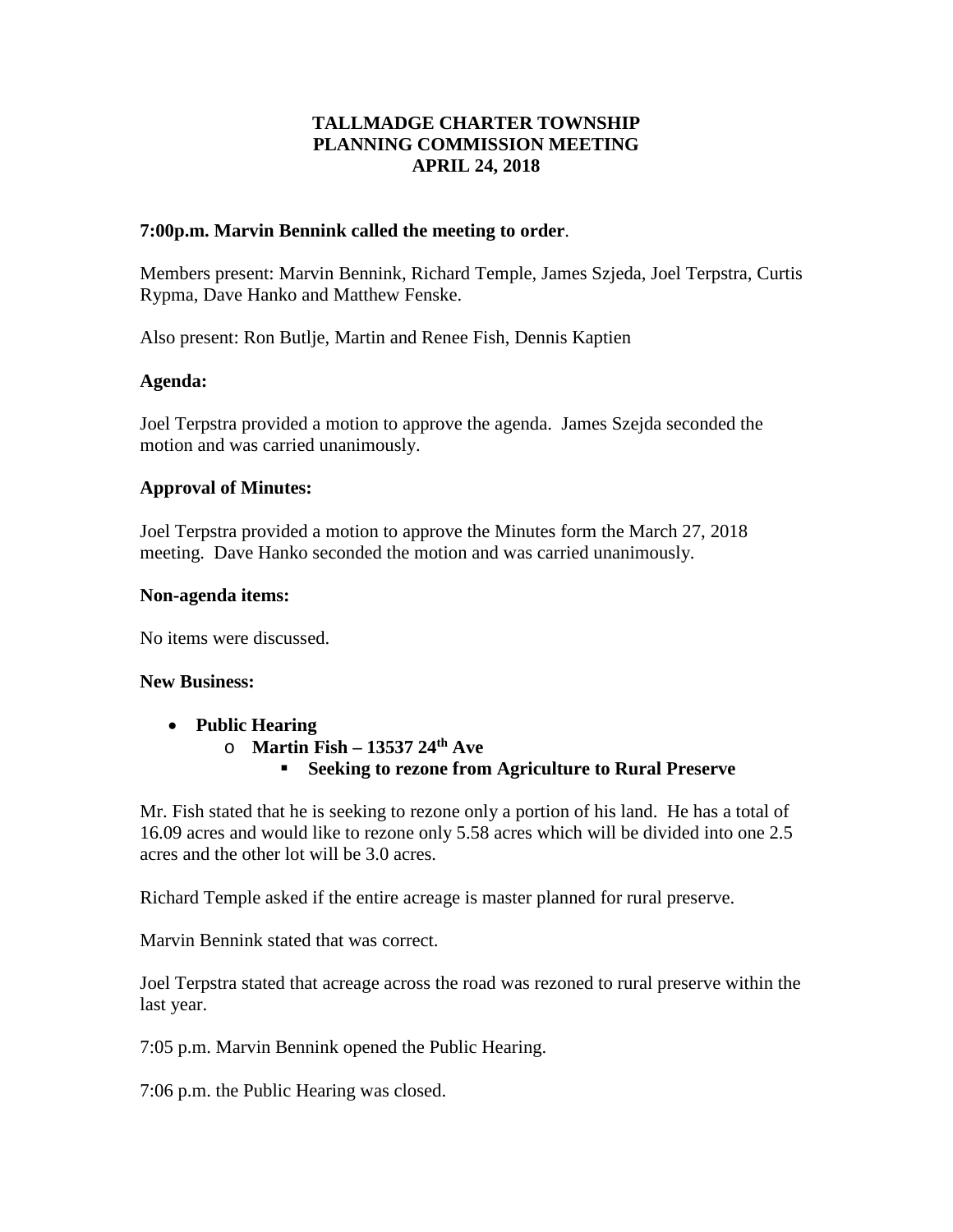James Szejda provided a motion to recommend the request to the Board of Trustees for approval. Joel Terpstra seconded the motion and was carried unanimously.

- Site Plan
	- o Ottawa Lakeshore Properties 70-10-01-400-012
		- Seeking 8,000 square foot office building with storage.

Dave Hanko recused himself from the Commission due to the conflict of interest.

Mr. Kaptein stated that he is seeking to construct an 8,000 square foot building. His real estate company will be occupying 4,000 square foot section and would possibly like to lease out the other 4,000 square foot side of the building until his company has grown enough to occupy the whole thing.

Mr. Hanko stated that they laid out the property for possible future development. They would access the future building that will be to the rear of the property with the driveway will be constructed which is why the applicant is viewing it "Phase One". Mr. Hanko also pointed out the landscaping. He stated that they only brought it to the back corner of the parking lot but they are required to landscape the west side of the property due to it being a residential neighborhood as it is also to the south of the property.

Joel Terpstra stated his concern with the headlights that the trucks backing into the bays if it will shine into the neighbors' homes.

Curtis Rypma asked if future development will require coming back to the Planning Commission.

Dave Hanko stated the applicant will need to come back with future phases.

Richard Temple asked if the detention pond is sufficient enough for the size of the building.

Mr. Hanko stated that the detention pond is sized for the current proposed building. He also stated that the applicant will have to address possible addition or new detention pond for the future phases.

James Sjezda asked if the applicant if water and sewer are available will they connect o public utilities.

Mr. Hanko stated that public utilities run along Ironwood and they will be connecting.

Joel Terpstra questioned the parking spaces to the northwest and with possible future development will the spaces impede with trucking coming and going.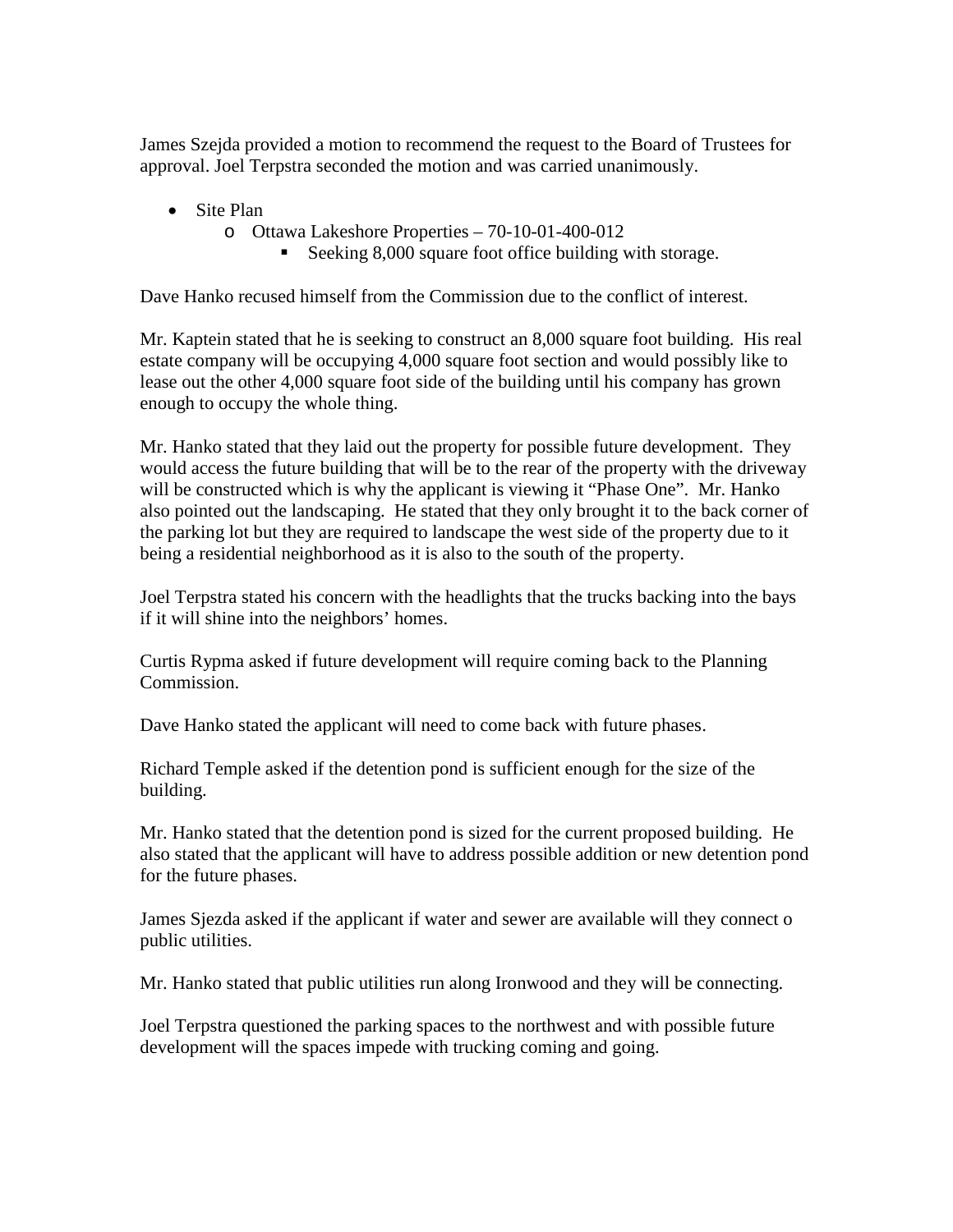Mr. Hanko stated that the drive is 30-foot-wide and the township requirement is 24 feet wide. They had planned for extra room due to the fact of trucking.

Marvin Bennink stated that the next item for discussion per Greg's comments is for the façade. He stated that what is showed on the site plan is an item that we do not allow per the township ordinance.

Mr. Hanko stated that their architect could clarify the building façade.

Joe stated that while reading the ordinance that there were only two items that were not allowed to be used which that being split faced or fluted. He stated that it is up to the commission to use their discretion when it comes to the façade.

Mr. Kaptein stated that is would like to stay clear of the brick and block façade due to moisture getting behind and causing issues with mold and possible structure damage and maintenance issues. Looking for maintenance free product that will last for years.

Richard Temple questioned if the product Dri-Design and if it is an uninsulated product.

Joe stated that was correct.

Richard Temple stated the reason for the ordinance is to stay away from product is avoid inexpensive materials that doesn't have the durability. Also, suggests that the building material shown not go all the way to ground level de to the fact that it'll get banged up.

Richard Temple also stated that the product located on the northeast side of the building has not been mandated to be block. Would consider metal paneling towards the parking lot.

Joel Tepstra stated that he's not against the metal paneling as long as we follow through with the four-foot chair rail.

Richard Temple questioned how the metal panels will be fastened.

Joe stated that it will be a standing seam with hidden fasteners.

Richard Temple stated that the applicant will need to go with the Dri-Design materials to be used as the accent to the standing seam metal panels

Jim stated that they the Dri-Design will accent the four windows on the northeast elevation and the three windows on the northwest elevation. Jim Stated that they will keep it consistent on all sides of the building.

Richard Temple questioned the location of bollards by the truck bays.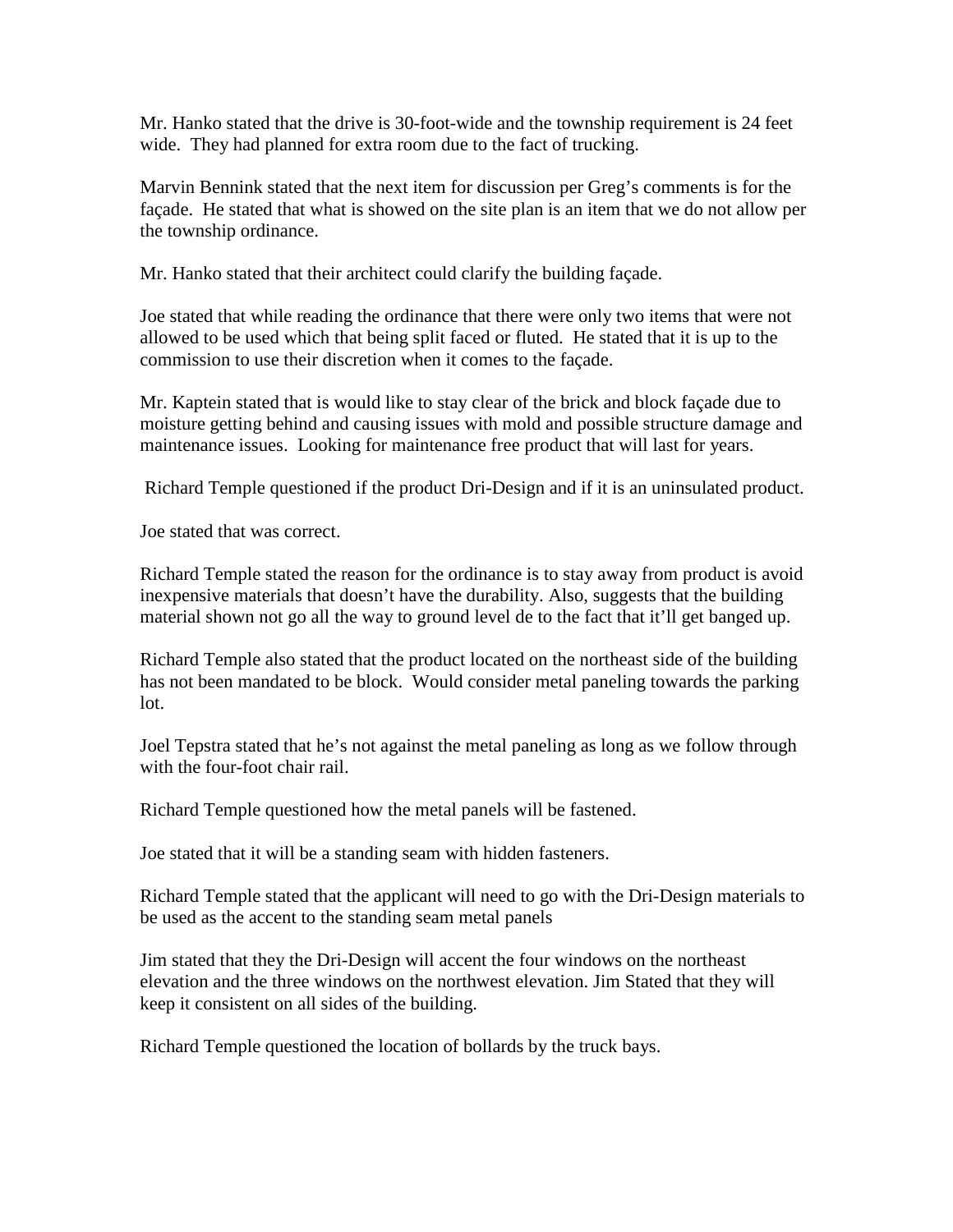Jim stated that they will be there and will be shown on the plans and will be located more center than what is shown.

Marvin Bennink questioned the access easement agreement.

Ron Bultje stated that it be to the southeast of the property line.

Curtis Rypma asked about outdoor storage.

Mr. Kaptein stated that there will be not outdoor storage and everything will be stored indoors. The plan is to have business offices to the front or the building and optical equipment will be stored indoors to the rear of the building.

Curtis Rypma asked about dumpster enclosure with doors.

Mr. Kaptein stated that if he is required to add the doors to the enclosure that it would not be a problem to do so and will.

Richard Temple questioned if sidewalks will be required.

Mr. Kaptien stated that the nearest sidewalk ends at Remembrance and Wilson Ave. He questioning if he could not build the sidewalk but contribute to the fund for future use for building the sidewalk in front of the address. He feels that he'll be fixing his when a sidewalk actually comes in.

Joel Terpstra provided a motion to approve the site plan as submitted with the following conditions.

Joel Terpstra stated that sidewalks are required to be built on Lake Michigan Drive and Ironwood.

Mr. Kaptein also asked if it would be possible to go in front of the Zoning Board of Appeals to request a variance to not construct the sidewalk but to add to a fund.

Mr. Bultje stated that the applicant would have to prove a hardship for the Zoning Board of Appeals to approve request.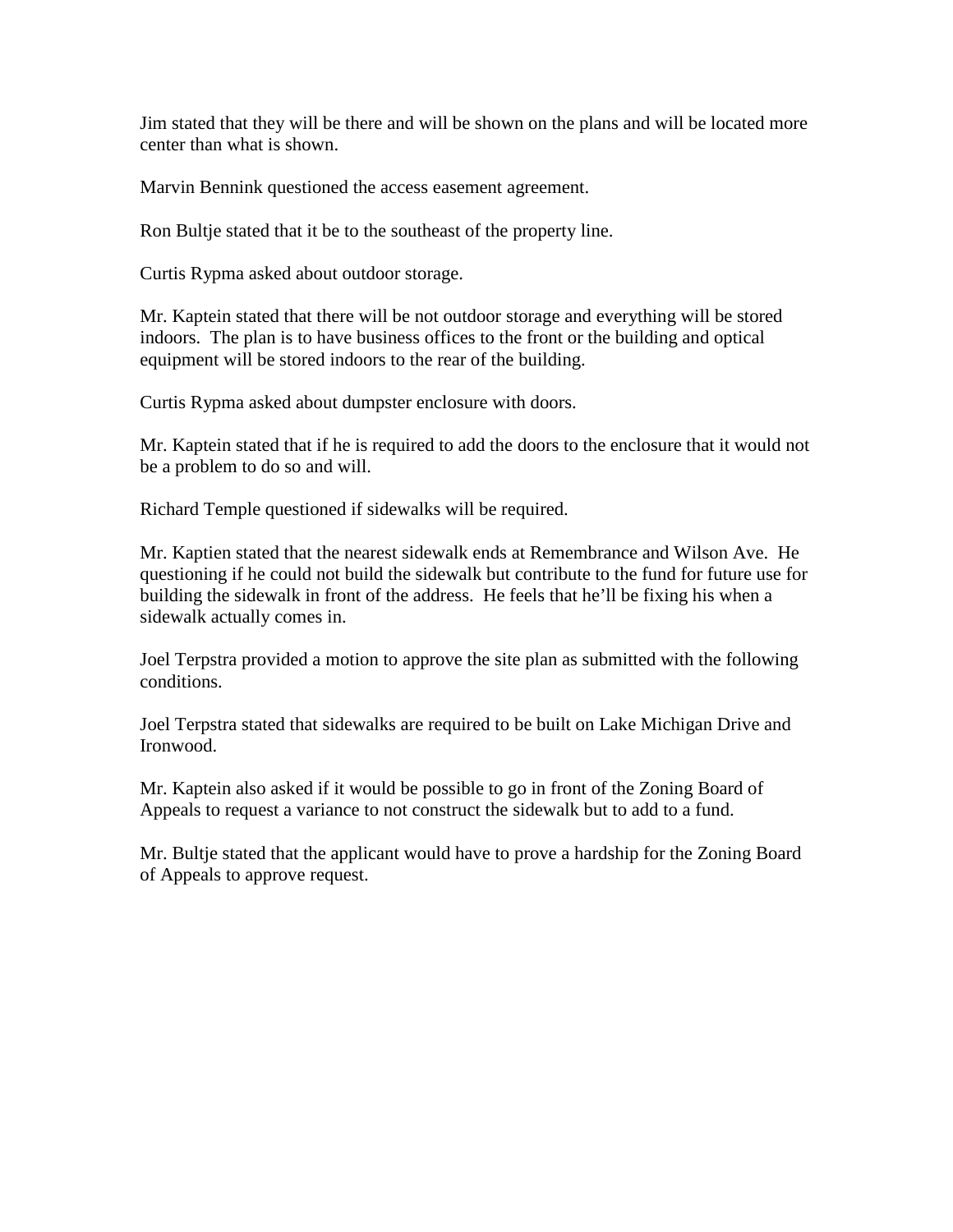Joel Terpstra provided a motion to approve the site plan as requested with the following conditions that this approval is based on the standards of Section 18.06 and it must follow the Federal, State, County and Township requirements:

- 1) Will require a four-foot chair rail on the front elevation (side one and two).
- 2) Will allow the applicant to add the standing seam metal panels in lieu of the brick as proposed under the circumstances that it be hidden fasteners and that the Dri-Design panels are allowed on the evaluations of side one and side two.
- 3) The color be as close to what was submitted to the planning commission.
- 4) That there will be an agreement to an easement granted shall there be other subject properties and may be approved administratively when a future site plan be submitted for this property.
- 5) The Know Box shall be installed in a location approved by the Fire Chief.
- 6) Dumpster enclosure shall be approved by Greg Ransford if the door was overlooked on site plan.
- 7) Revised drawings be submitted to Greg Ransford for approval.
- 8) Sidewalks must be built as require by the Township Ordinance.

Richard Temple seconded the motion and was carried unanimously.

### **Old Business:**

Planning Commission tabled the following items in Old Business: Text Amendments and Master Plan.

# **Planning Commission Comment:**

No comments were made.

#### **Adjournment:**

8:50 p.m. Curtis Rypma provided a motion to adjourn. Joel Terpstra seconded the motion and was carried unanimously.

Respectfully submitted:

Val Schwallier Administrative Assistant